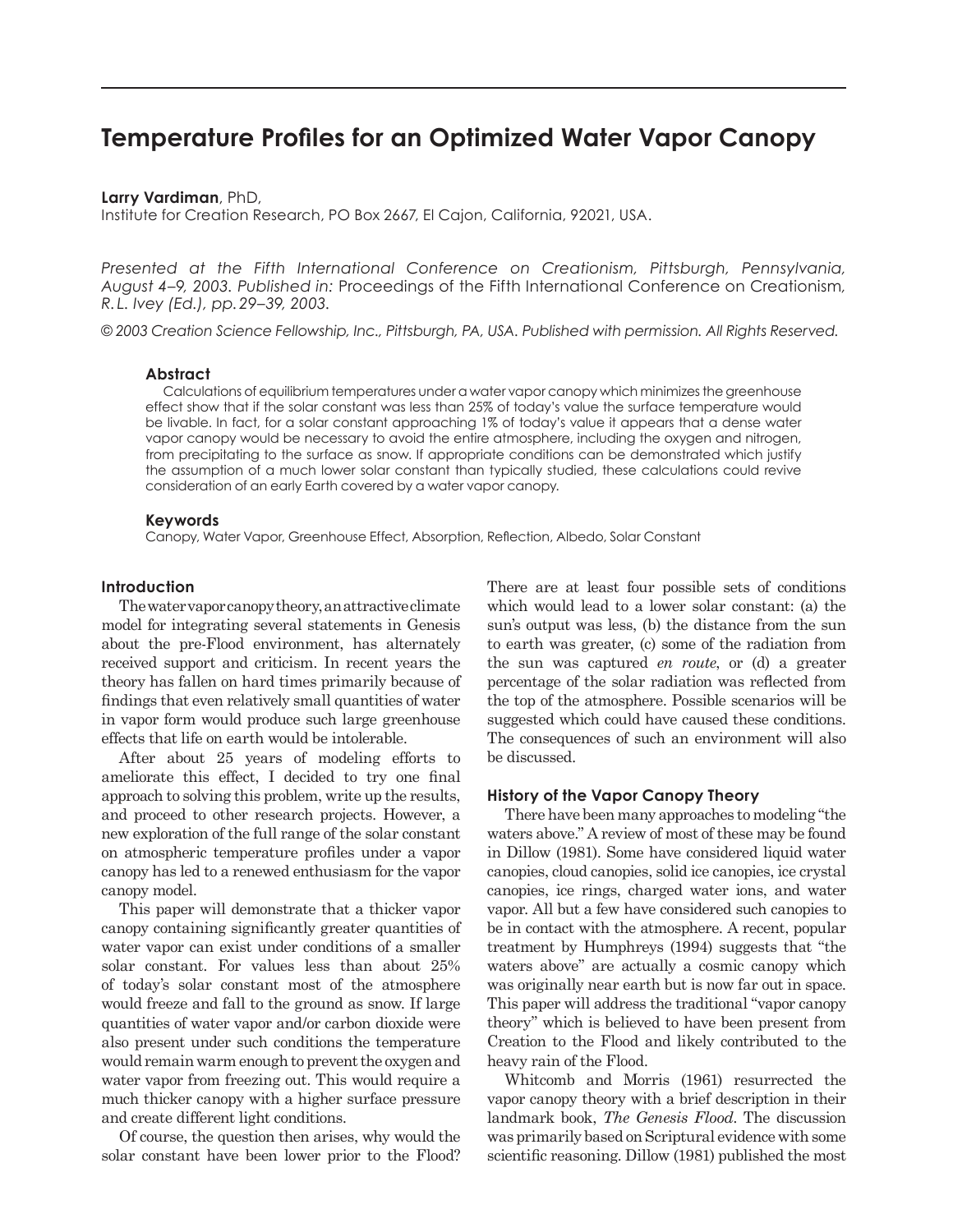complete treatment of the water vapor canopy in, *The Waters Above*. He gathered supporting documentation for a vapor canopy not only from Scripture, but also from archeology, mythology, and science. He began the first serious attempt at developing a numerical model of the vapor canopy. Dillow was able to maintain a livable surface temperature under a massive water vapor canopy by assuming a high albedo at the top of the canopy which reflected most of the incident solar radiation, a large infrared emission coefficient which allowed a large amount of heat to escape back to space, and a large flux of heat from the atmosphere to the ocean and transfer to the poles. These assumptions were based on extensions of theoretical considerations by Kondratyev (1965, 1969) but are not supported by observation or current atmospheric modeling.

Rush (1990) extended Dillow's efforts by using a widely accepted radiation code to model the temperature profiles under a two-layer atmosphere, the upper layer of which was pure water vapor. Details of the model and the results of the simulations may be found in Rush and Rush & Vardiman (1990). Canopies ranging in size from 10 to 1013 mb of water vapor (that is, 10 cm to 1013 cm of precipitable water) were found to produce temperatures in radiational equilibrium at the canopy base hot enough to maintain water in the vapor phase. Unfortunately, except for the 10 mb (10 cm of precipitable water) canopy, all modeled canopies produced inhospitably high surface temperatures. It was suggested that the addition of cirrus clouds at the top of the canopy where supersaturated vapor conditions had been noted in the model might help reduce the extremely high temperatures found at the surface.

In Vardiman (1998) the solar constant, surface albedo, solar zenith angle, cirrus cloud thickness, and cirrus cloud-base height were varied and the effect on vertical temperature distributions studied. It was found that changes in the solar constant most strongly affected the surface temperature. The addition of a 4 km thick cirrus layer at the top of the vapor canopy produced a completely isothermal layer from the bottom of the cirrus layer to the ground. This helped to reduce greatly the surface temperature but none of the effects were so dramatic as to eliminate the concern over limitations of water content in the canopy on hot surface temperatures. It was suggested that optimum values of all five parameters should be introduced into the same 10 mb (10 cm of precipitable water) model simultaneously to minimize the surface temperature. This paper reports on the results of conducting such a study.

The one-dimensional model by Rush & Vardiman (1990) is used here to calculate the equilibrium vertical temperature profiles which result from heating by solar and infrared radiation at each of 20 heating was tabulated from radiance calculations using the atmospheric radiance and transmission program LOWTRAN 7 developed by the U.S. Air Force (Kneizyset al. (1988). The two-component atmosphere was structured with an upper layer of pure water vapor containing approximately 10 cm of precipitable water resting hydrostatically on a lower layer of dry air identical to today's atmosphere. The initial vertical temperature distribution was isothermal at 170 K. Since this is a one-dimensional radiation model, no heat is transported by conduction or convection or north and south. The solar constant, the solar zenith angle, the surface albedo, and cloud geometries and properties could all be varied.

# **Optimizing the Canopy**

In Vardiman (1998) surface temperature and lower atmospheric layer temperatures were shown as a function of five variables: (a) solar constant, (b) solar zenith angle, (c) surface albedo, (d) cirrus cloud thickness, and (e) cirrus cloud base height. Surface temperature decreased strongly for lower values of the solar constant. It was varied from 50% to 150% of today's value and exhibited the strongest effect on surface temperature of all the variables.

Surface temperature decreased moderately for larger values of the solar zenith angle. The solar zenith angle can be thought of as the angle the sun's rays make relative to the local zenith (vertical) at the time of the year of the vernal or autumnal equinox (when the sun stands directly over the equator). A solar zenith angle of 15° represents a latitude of 15°, or the tropics. A solar zenith angle of 75° represents a latitude of 75°, or the polar regions. So, as would be expected, solar heating is the least in the polar regions and greatest in the tropics.

Surface temperature decreased weakly for larger values of surface albedo. The surface albedo is the fraction of short-wave solar radiation which is reflected by the earth's surface. Since the equilibrium temperatures in the earth-atmosphere system are dominated by infrared radiation under canopy conditions, even large changes in the surface albedo have a relatively small effect on surface temperature.

It is generally accepted today, although just the opposite is sometimes reported, that low clouds produce surface warming and high clouds produce surface cooling (Ramanathan & Collins, 1991). In this simulation surface temperature decreased weakly for larger values of cirrus cloud base height. Within the height constraints of the model, surface temperature reached a minimum for a cirrus cloud-base height of 50 km.

Surface temperature decreased moderately for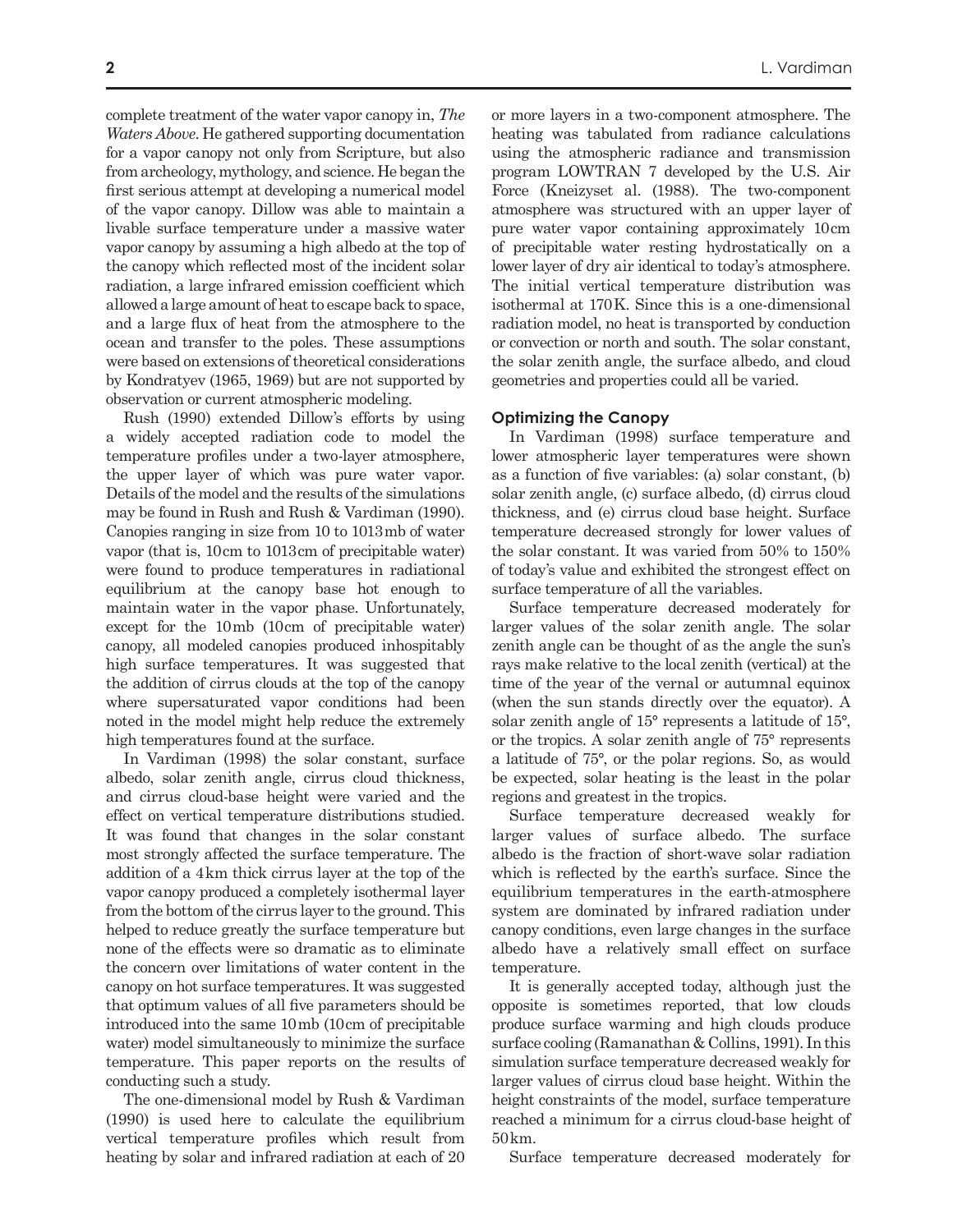larger values of cirrus cloud thickness. The thicker the cirrus clouds the greater the absorption and scattering of radiation, either solar or infrared. At 4 km thickness the cirrus cloud produced isothermal conditions between the cloud base and the earth's surface. This is important for reducing the minimum equilibrium surface temperature, because with no layer aloft or a thin layer, the temperature distribution near the surface exhibited a "foot" of high temperatures at the ground. The 4 km thick cirrus cloud creates an absorbing layer. Under such conditions convective motions will not occur and conduction and radiation transfer will bring the lower atmosphere to an isothermal state, in accordance with Sandstrom's theorem discussed in Houghton (1986).

In an attempt to minimize the temperatures at the earth's surface, the optimum values of the variables above were studied. Cirrus cloud thickness was set at 4 km. Cirrus cloud-base height was set at 50 km. Surface albedo was set at 30%. The solar zenith angle was set at the two extreme values of 15° and 75°. This was done to simulate polar and equatorial conditions since both are present in the atmosphere at the same time. This polar condition will actually constrain the potential precipitation of oxygen, nitrogen, and other gases from the atmosphere. If polar temperatures fall below the boiling point of a gas (for example, 90 K for oxygen) the gas will form liquid droplets and precipitate out of the atmosphere. Knowing both polar and equatorial temperature distributions will also allow pole-to-equator temperature gradients to be estimated and, consequently, pressure gradients and wind fields. The solar constant was varied from 1% to 100% of today's value.

Twelve different model runs are reported here, six at a solar zenith angle of 15° representing conditions in the tropics and six at 75° representing the polar regions. The equilibrium temperature distributions in the atmosphere will be displayed by altitude and as a function of the solar constant, the independent variable.

### **Results**

Figures 1 and 2 show the change in the vertical distribution of temperature with time for a solar constant of 1% of today's value in the polar regions and 100% of today's value in the tropics, respectively. These conditions are the extremes modeled in this paper. The initial distribution of temperature in the atmosphere is set at a constant 170 K with height in all simulations. This is done to follow the procedure first introduced in this type of modeling by Manabe & Strickler (1964) and to avoid the possibility that different initial values would influence the final result. Time is shown in days after the simulation is begun. Radiational equilibrium is reached when the



**Figure 1**. The vertical distribution of temperature for 1% of today's solar constant in the polar regions. Each curve is for the time in days after the start of the simulation.

vertical temperature distribution stops changing with time. Note, that equilibrium was not reached in the simulation of Figure 1, but was reached in all others.

For a solar constant of 1% in the polar regions, shown in Figure 1, the amount of solar radiation entering the atmosphere is not sufficient to compensate for the loss to space by infrared radiation. The entire atmosphere cools from its initial isothermal 170 K. It cools more strongly in the upper atmosphere as shown by the bending to cold temperatures near the top of the plot. However, the entire atmosphere cools and contracts with time, approaching absolute zero. It will not reach absolute zero, but the simulation shows that sufficient cooling occurs that all the water vapor in the canopy will be turned to ice and fall out as snow.

In addition, as the temperature falls below 90K, the condensation point for oxygen is reached, so even the oxygen in the atmosphere will turn to a liquid and precipitate out. The boiling point for nitrogen is 77 K, so if the temperature continues to cool, even the nitrogen in the atmosphere will turn to a liquid. At colder temperatures oxygen and nitrogen may even turn to a solid.



**Figure 2.** The vertical distribution of temperature for 100% of today's solar constant in the tropics. Each curve is for the time in days after the start of the simulation.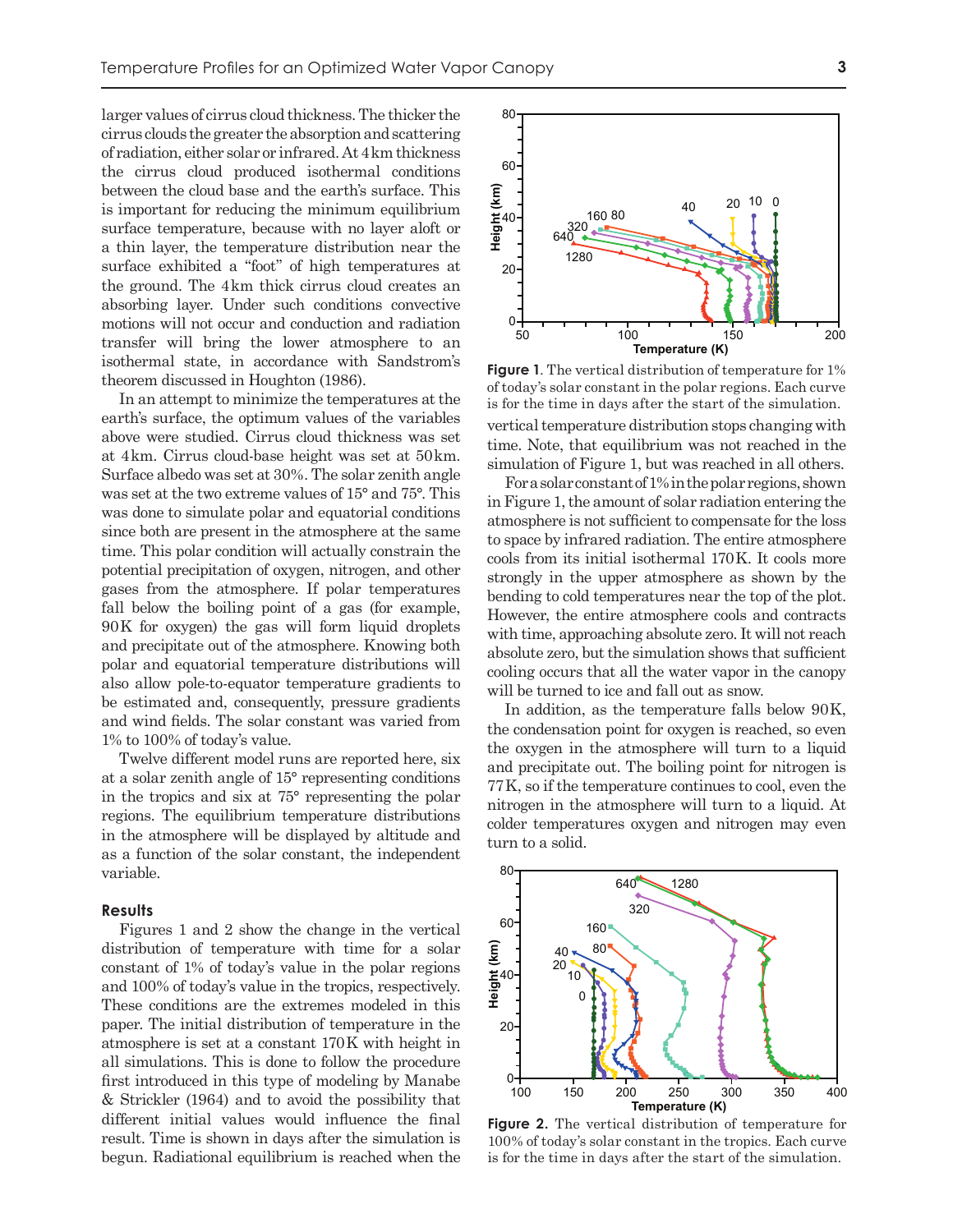This model does not account for heat flowing from the equator to polar regions. This heat flow poleward in the atmosphere and oceans is what causes the global circulation and eddies which we know as weather. We will discuss below why these weather patterns may have been weakened under a canopy. This model also does not consider dynamic changes in the total gaseous concentration on radiation. All gas concentrations are initially set at a fixed value. The gases are allowed to expand and contract as the temperature changes. The contraction of the atmosphere at the poles with time can be seen in the temperature distributions.As the atmosphere cools, the heights of the data points, which are shown at constant pressure levels, decrease. This contraction is due to cooling, not the removal of mass. The model treats radiation effects only. If the water vapor was removed from the canopy in the model, the cooling would be even greater. For a solar constant of 100% at the equator shown in Figure 2, the atmosphere rapidly warms from the isothermal 170 K to an equilibrium temperature distribution of approximately 400 K at the surface and isothermal to the base of the cirrus cloud deck above. The surface temperature is hotter than the boiling point of water, making life as we know it on earth, impossible.

The expansion of the atmosphere at the equator with time can also be seen here in the temperature distributions. As the atmosphere warms, the heights of the data points increase. This expansion is due to warming, not the addition of mass. In the real world, if the atmosphere were warmed, water vapor would be evaporated from the oceans and the temperature would become even greater. This would be similar to the extreme surface temperatures in the carbon dioxide atmosphere of Venus which has been given the name, "The Runaway Greenhouse."

Figures 3 and 4 show the equilibrium temperature distributions in the polar regions and at the equator, respectively, as a function of the percentage of the solar constant. Note first, that the depth of the atmosphere and the equilibrium temperatures are directly proportional to the magnitude of the solar constant. Even with all the complexity of the absorption, scattering, and re-emission of the radiation in the atmosphere, the final equilibrium temperature is a fairly simple function of the amount of energy entering the system.

Second, for the same percentage of solar constant the temperature distribution at all levels in the atmosphere is colder in the polar regions than at the equator. In fact, the relative temperature differential between the poles and equator is similar to that of today. This is somewhat of a surprise, since Dillow (1981), Rush (1990), and Rush & Vardiman (1990) had anticipated the temperatures would be more uniform from pole to equator than today. This is significant because



**Figure 3.** Equilibrium temperature distributions in the polar regions as a percentage of today's solar constant.

the pole-to-equator temperature differential is what drives the general circulation of the atmosphere and, in particular, the jet stream which circles the globe in both hemispheres. This means that the intensity of the global circulation was probably about the same as that of today. The jet stream probably had about the same velocity and barotropic instability as today. A barotropic instability is the tendency to form eddies in the west-to-east flow patterns because of strong wind shear at mid-latitudes. Baroclinic instabilities (those caused by temperature gradients) were probably also weaker because of increased convective stability, to be discussed below.

Third, for all simulations, particularly at high values of solar constant and at the equator, the vertical temperature distribution is isothermal in the lower atmosphere. This means that vertical air motions are suppressed. It is unlikely that convection will occur and precipitation would be eliminated or greatly reduced. Baroclinic instabilities would also be weaker because of little or no release of latent heat at frontal boundaries. The net result of a similar pole-



**Figure 4.** Equilibrium temperature distributions in the tropics as a percentage of today's solar constant.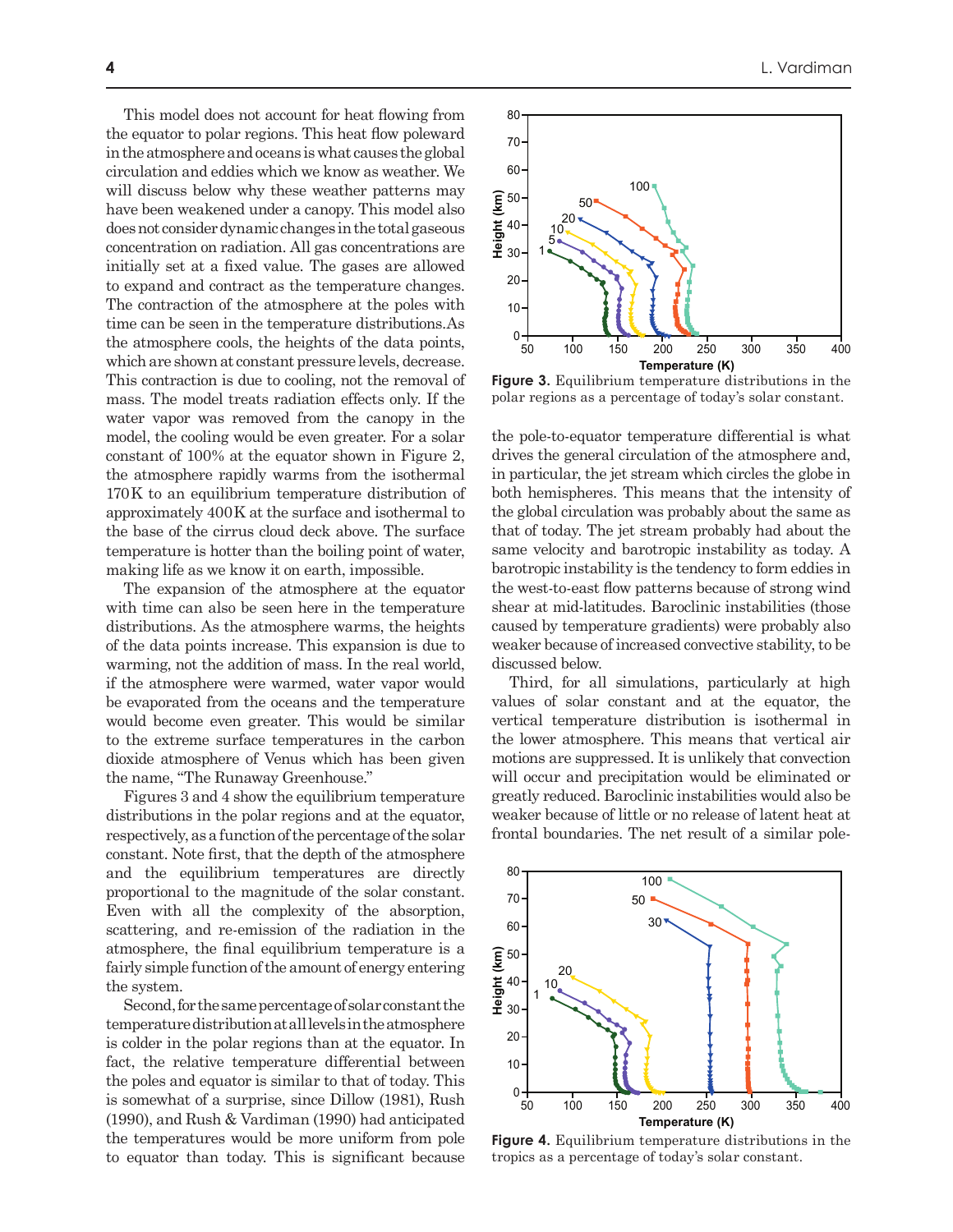to-equator temperature gradient with much greater vertical stability would probably be a world with much less precipitation and fewer clouds. The Richardson Number, a measure of dynamic instability would be much less (see Hess, 1959, p. 290). Rossby waves would probably be weaker (see Hess, pp. 253–256). Jetstream patterns with associated clouds, if any, might be more similar to those on Venus and Saturn. Clouds would probably girdle the earth as more continuous circular bands and exhibit fewer waves and eddies. This implies that less heat would probably be transported from the equator to the poles than today, and pole-to-equator temperature gradients might be even greater.

Fourth, under a vapor canopy containing 10 cm of precipitable water the solar constant must lie somewhere between 1% and 100% of today's value for the mass of the atmosphere to remain in equilibrium. At 1% of today's solar constant all of the water vapor and maybe even a part of the oxygen would precipitate out at the poles. At 100% the oceans would evaporate in the tropics. This doesn't happen today because the solar constant is high enough to prevent excessive cooling at the poles and there is relatively little water vapor in the atmosphere to produce such high temperatures in the tropics. It appears that the solar constant needed to balance these two extremes is about 25% of today's value. At 25% the surface temperature at the poles stays above the boiling point for oxygen and the surface temperature at the equator stays below the boiling point for water.

#### **Discussion**

The earth's atmosphere, ocean, and cryospheric systems are like a very complex still—an apparatus for distilling liquids. The sun is the heat source, the tropics is the firebox, and the polar regions are the condensers. Solar radiation is converted to sensible and latent heat in the tropics, transported by the general circulation to the poles, and emitted to space. Water plays a major role in this process because of its unique capacity to hold large quantities of heat in its various states and to absorb and release this heat during phase changes. In addition, water in vapor form modulates the radiational properties of the atmosphere in major ways through its greenhouse properties.

If, in addition to an initial vertical distribution of water vapor in the atmosphere, the solar constant has varied in the past, it might be possible to discover various states in which this "atmospheric still" operates. It appears that we have now discovered some boundaries conditions which constrain a vapor canopy and lead to estimated conditions under which it could function if, in fact, it existed. These conditions appear to require the magnitude of the solar constant to have varied in the past. It will be necessary to extend

these studies to explore thicker canopies again as was originally done by Dillow (1981) and Rush (1990), however, these studies are beyond the scope of this paper. In the meantime, it is instructive to discuss the implications of a changed solar constant.

Why would the solar constant have been lower prior to the Flood? There are four possible sets of conditions which could have caused a lower effective solar constant: (1) the sun's output was less, (2) the distance from the sun to the earth was greater, (3) some of the radiation from the sun was captured en route to the earth, or (4) a greater percentage of the solar radiation was reflected from the top of the atmosphere.

#### *1. Reduced Solar Output*

Even to suggest that the sun's output has been significantly different during past historical time seems to be unimaginable to most people. However, both biblical and scientific evidence lends support to such an idea. The view that the sun has always been the same brightness falls into the category of uniformitarianism, except for one supposed longperiod trend early in the old earth system. The "faint young sun paradox" seems to be one exception to the belief that *the present is the key to the past*. But, Joshua 10:12–14 speaks of the sun standing still for an entire day so that the Children of Israel could prevail over the Amorites. Although this incident doesn't involve the darkening of the sun, which is harder for God to do, make the sun stand still or reduce its output?

Exodus 10:21–27 says that during the ninth plague on Egypt the sun was darkened for three days. This was not a slight dimming, but a complete darkness which could be felt. Luke 23:44–45 speaks of the Sun being darkened for three hours during the time of Christ's crucifixion. It may be that God caused clouds or the moon to cover the sun, but the most straightforward interpretation of this passage is that the sun's radiation was reduced or stopped.

Evidence continues to mount that at some time in earth's history increased concentrations of oxygen and carbon dioxide were present in the earth's atmosphere (Graham, Dudley, Aguilar, & Gans, 1995, pp. 117–120). Carbon dioxide is almost as effective a greenhouse gas as water vapor, so if such high concentrations existed, similar simulations as conducted in this paper would require the solar output to also be reduced to avoid extreme surface temperatures. Nuclear models of the Sun call for it to have had a reduced intensity early in its life (Sagan & Chyba, 1997, pp. 1217–1219). Of course, *early in its life* means millions or even billions of years ago according to the conventional scientific community, but if nuclear processes were slower in the past and then accelerated, as some now suggest (Humphreys, 2000), then reduced solar output could have been present as well.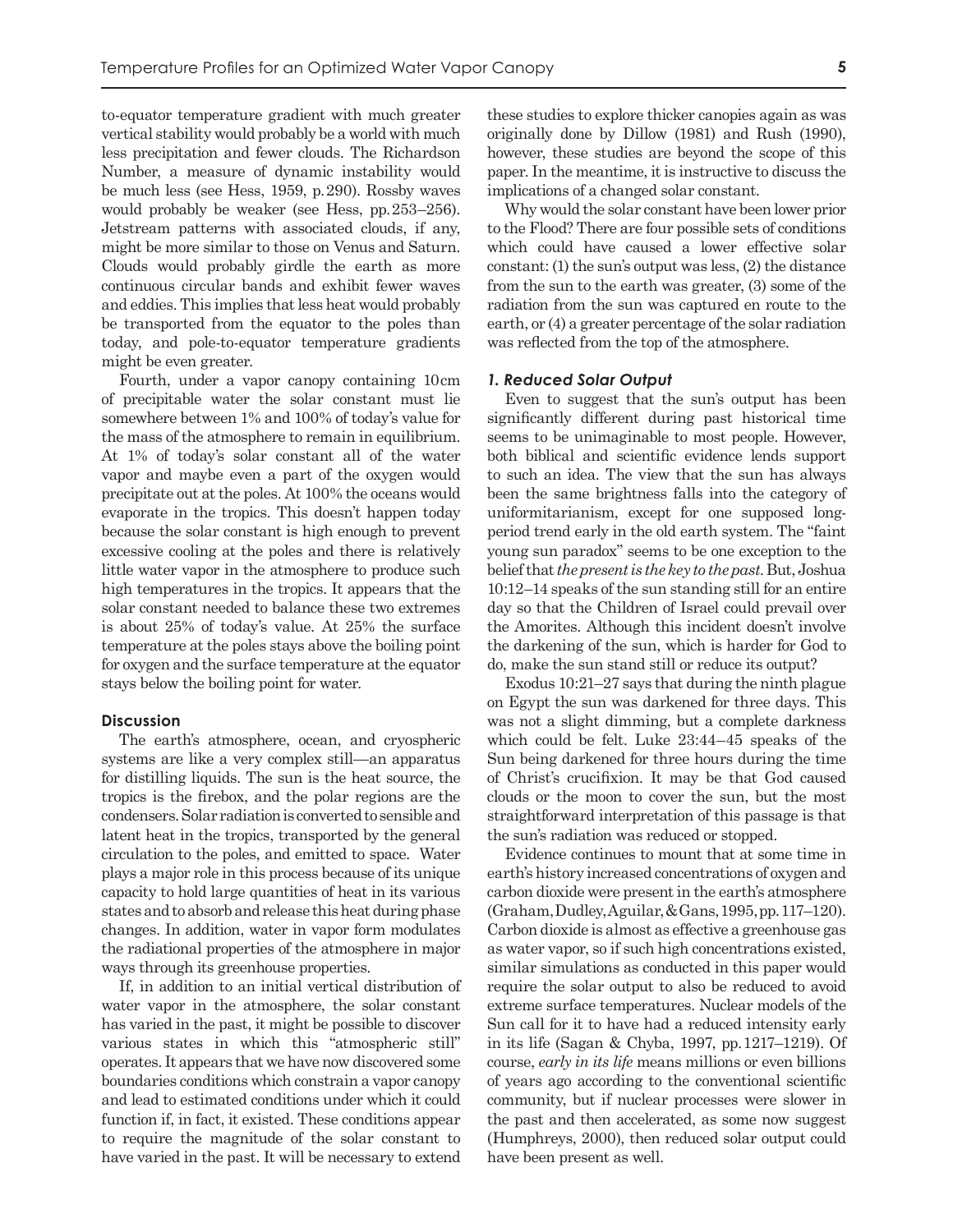One associated effect of a reduced solar constant which might be of interest to young earth creationists and experts in radiocarbon dating, would be the reduction in 14C and the effect on radiocarbon dating. If the solar constant in the early history of the earth were 25% of today's value, the production rate of 14C would be 25% of today's value as well, significantly reducing the estimated age of buried organics. For example, if the equilibrium concentration of 14C in the atmosphere was 25% of that of today, assuming nothing else changed, the estimated age of a bone or other once living organism would need to be reduced by about 11,500 years.

The RATE project, a group of young-earth creationists exploring the possibility that accelerated nuclear decay in earth's early history could explain the evidence for large quantities of nuclear daughter products (Vardiman, 2000; Vardiman et al., in press), has begun to collect evidence that nuclear processes were, in fact, accelerated for periods of time in the historical past. This acceleration of nuclear processes doesn't appear to be limited to events on the earth, but may have been caused by cosmological effects which are universal in their extent. Such causes would likely have produced many changes, including process rates in the sun. D. R. Humphreys, (2001) in a personal communication suggests that these changes would be consistent with a greater solar intensity during these periods.

# *2. Greater Distance from the Sun*

Humphreys (2001) has also suggested that the same cosmological effects could possibly have affected gravity. If, for example, the gravitational constant were halved, the orbit of the earth around the sun would be twice as large as before and the solar constant would be one fourth as much. In other words, the solar constant would have been 25% of today's value before such a change in the cosmological constants. These hypotheses must be explored further before any significance should be placed on these conjectures, but at least the possibilities are consistent.

#### *3. Solar Radiation Captured en route to Earth*

Suggestions have been made that early in earth's history a greater concentration of dust was present in intergalactic and interplanetary space (Zeilik, 1988, pp. 327–348). Depending upon the amount and size distribution of the dust particles present, a portion of the solar radiation coming to earth could have been captured and reradiated in all directions. A significant percentage of the solar radiation could have been prevented from reaching earth. If this dust was then removed, either slowly or in some catastrophic event, the percentage of solar radiation reaching the earth would have increased.

The mechanism by which the dust was removed could have been by simple planetary sweeping of the dust; removal by the Poynting-Robertson Effect, in which solar radiation produces a net force on the particles; or by movement of our solar system into a clear region of our galaxy. Of course, these considerations are normally suggested within an old universe, uniformitarian model of the origin of the solar system. Most of these considerations would not apply in a young universe, creationist framework unless there was some large scale, catastrophic process. We don't propose such a mechanism here.

## *4. Reflection from the Top of the Atmosphere*

In the upper layers of the atmosphere the temperature is colder than  $0^{\circ}$ C and water vapor can freeze and form ice crystals. It is not sufficient that the temperature just be colder than  $0^{\circ}$ C, however. The vapor pressure must exceed the saturation vapor pressure, as well. If pure water vapor existed in the upper atmosphere, these conditions would be met, according to the modeling studies done by Rush (1990). When this condition was discovered he at first feared that any ice crystals formed would precipitate entirely through the vapor canopy to the base of the canopy and fall out of the canopy as rain, slowly depleting the water mass. However, upon closer investigation, it was found that below the upper layer of ice crystals, the canopy was not saturated, so that ice crystals falling from above would sublimate and replenish the upper canopy with vapor. The sublimating ice crystals below the cirrus layers cause this portion of the canopy to expand as the molecules change state from a solid to a gas. The water vapor is then forced to higher levels where it is again converted to ice crystals and precipitates out. A type of convection cell driven by phase changes recycles the upper portions of the canopy.

The upper-most ice crystal layers of the canopy would produce a reflective layer for solar radiation, preventing a portion of the incident radiation from entering the atmosphere. This reflection of solar radiation at the very top of the atmosphere would reduce the solar constant by some yet unknown factor. By reflecting this radiation at the top of the atmosphere it would not become involved in the complex absorption, scattering, and emission processes lower in the atmosphere. If this layer was thin, relatively little incident radiation from the sun would be removed. However, if the layer was thick, permitting greater amounts to be removed, it would probably become less transparent for viewing of the sun, moon, and stars from the ground. It is possible that the cirrus layer could also be "patchy" or "broken" giving intermittent visibility. The necessity for visibility to see the sun, moon, and stars before the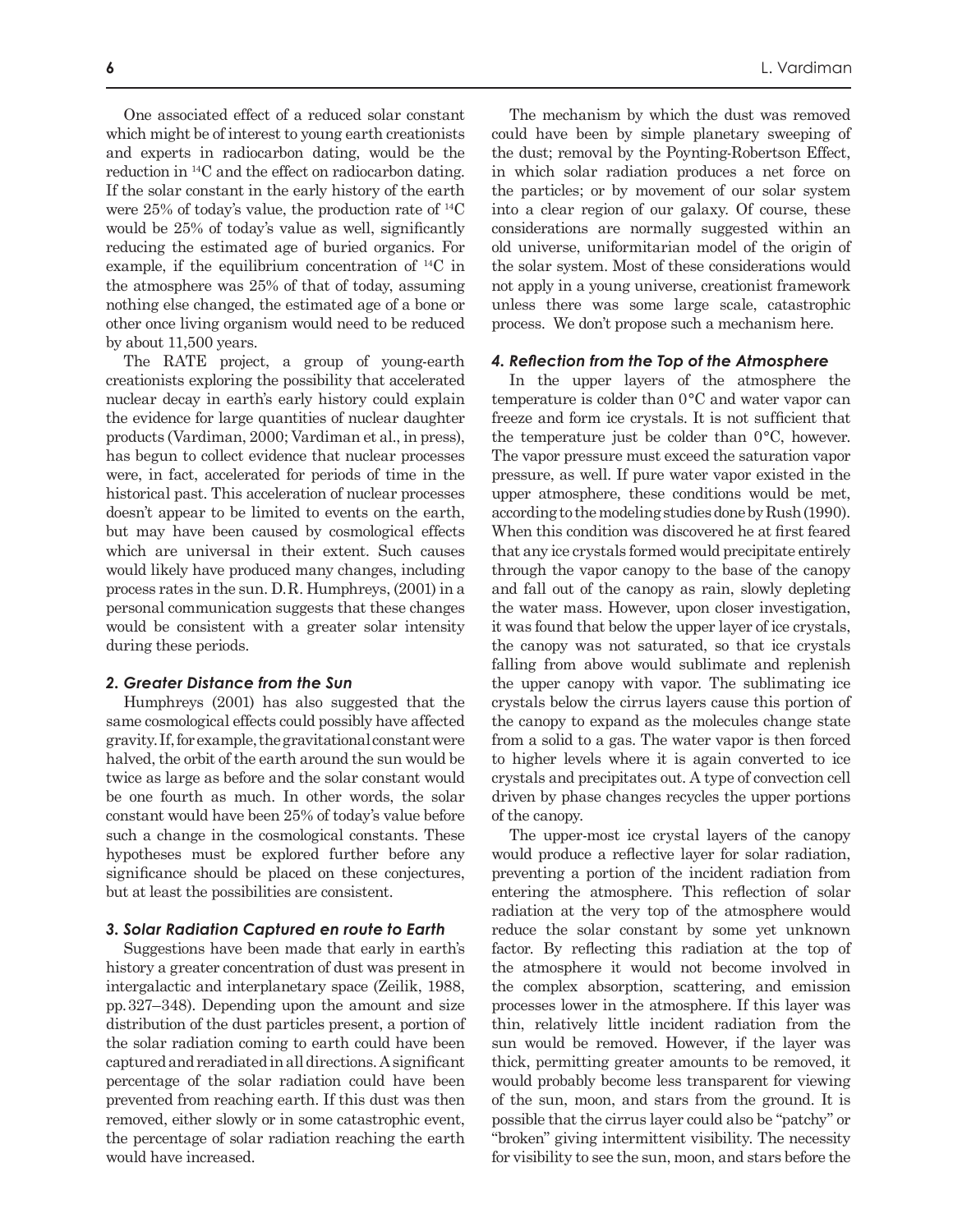Flood is required from Genesis 1:14–19.

For purposes of simulations reported in this paper, the solar extinction equation for cirrus developed by the National Oceanic and Atmospheric Administration and distributed by a commercial software company (Ontar) was used. It calculates the extinction of solar radiation at  $0.55 \mu m$  wavelength as:

$$
CEXT = 0.14 \, \text{CTHIK} \tag{1}
$$

where *CEXT* is the extinction of solar radiation and *CTHIK* is the thickness of a cirrus cloud in kilometers. The optimum cooling for cirrus clouds in the canopy model occurred at a thickness of 4 km at an extinction of just over 50%.

Further studies need to conducted on the reflective, absorptive, and transmission properties from the top of thin cirrus clouds. It would be helpful to determine if thin layers of cirrus clouds can reflect large percentages of solar radiation while at the same time permitting planetary and stellar objects to be seen through them. Obviously, much more work needs to be done.

#### **Conclusions**

It appears then that if a more dynamic view of solar history is entertained, earth's climate may not only allow a thicker vapor canopy, but may require one. Evidence seems to exist that solar radiation was much less in the past. The radiation reaching the atmosphere may have been as little as 25% of today's value. A thicker vapor canopy and weaker solar radiation could have balanced the rates of incoming and outgoing radiation and produce equable surface temperatures. A thicker vapor canopy would probably reduce the solar radiation reaching the surface at short, ultraviolet wavelengths and increase the surface pressure. These effects would be expected to create healthier conditions on earth than exist today.

# **Recommendations**

It is recommended that further climate simulations be conducted with thicker vapor canopies and smaller solar constants. Canopies of 100 to 1000 millibars should be explored for solar constants of 25% or less of today's value. Effects of such thick canopies and high cirrus decks on visibility should be checked to ensure that enough visible light reaches the ground to allow the sun, moon, and stars to be seen. The health benefits of reduced ultraviolet wavelengths and increased pressure on plants and animals should also be verified.

It would be useful if three dimensional global atmospheric general circulation models with a coupled ocean model were used to test the vapor canopy. This would be much more suitable for testing polar and equatorial effects of radiation effects and including the dynamics as well. Such models are now becoming available and sufficiently economical that creationists may soon be able to utilize them. The vapor canopy model is still alive and worth testing.

#### **Acknowledgments**

The computers used in this study were provided by Mr. Steve Low and his associates and matching gifts from the Hewlett-Packard Corporation. Software and supplies were purchased from donations by Mr. and Mrs. James Moyers and matching gifts from the Mobil Oil Corporation. The ICC reviewers of this paper made it better by their critiques.

## **References**

- Dillow, J. C. (1981). *The waters above* (479 pp.) Chicago, Illinois: Moody Press.
- Graham, J. B., Dudley, R., Aguilar, N., & Gans, C. (1995). Implications of the late Palaeozoic oxygen pulse for physiology and evolution. *Nature, 375*, 117–120.
- Hess, S.L. (1959). *Introduction to theoretical meteorology*. Lalbar, Florida: Krieger Publishing Company.
- Houghton, J. T. (1986). *The physics of atmospheres* (2nd ed.). Cambridge, England: Cambridge University Press.
- Humphreys, D. R. (1994). *Starlight and time* (137 pp.) Green Forest, Arizona: Master Books.
- Humphreys, D.R. (2000). Accelerated nuclear decay: A viable hypothesis? In L. Vardiman, A. A. Snelling, & E. F. Chaffin (Eds.), *Radioisotopes and the age of the earth: A young-earth creationist initiative* (pp. 333–379). El Cajon, California: Institute for Creation Research & St. Joseph, Missouri: Creation Research Society.
- Kneizys, F.X., Shettle, E.P.. Abreu, L.W., Chetwynd, J.H., Fenn, R.W., Gallery, W.O., Selby, J.E.A., & Clough, S. (1988). *Atmospheric transmittance/radiance: Computer code Lowtran 6, AFGL-TR-83-0187*. Air Force Geophysical Laboratory, Hanscom AFB, Massachusetts.
- Kondratyev, K. Y. (1965). *Radiative heat exchange in the atmosphere*. New York: Pergamon.
- Kondratyev, K. Y. (1969). *Radiation in the atmosphere*. New York: Academic Press.
- Manabe, S. & Strickler, R. F. (1964). Thermal equilibrium of the atmosphere with a convective adjustment. *Journal of the Atmospheric Sciences, 21*, 361.
- Ontar, Ontar Users Manual for PC-TRAN 7, a personal computer version of the LOWTRAN 7 atmospheric model version (p. 127). Ontar Corporation, 129 University Road, Brookline, MA 02146, developed by the Air Force Geophysics Laboratory, Hanscom AFB, MA 01731.
- Ramanathan, V. & Collins, W. (1991). Thermodynamic regulation of ocean warming by cirrus clouds deduced from observations of the 1987 El Nino. *Nature, 351*, 27–32.
- Rush, D.E. (1990). Radiative equilibrium temperature profiles under a vapor canopy. Unpublished masters thesis, Institute for Creation Research Graduate School, San Diego, California.
- Rush, D. E. & Vardiman, L. (1990). Pre-Flood vapor canopy